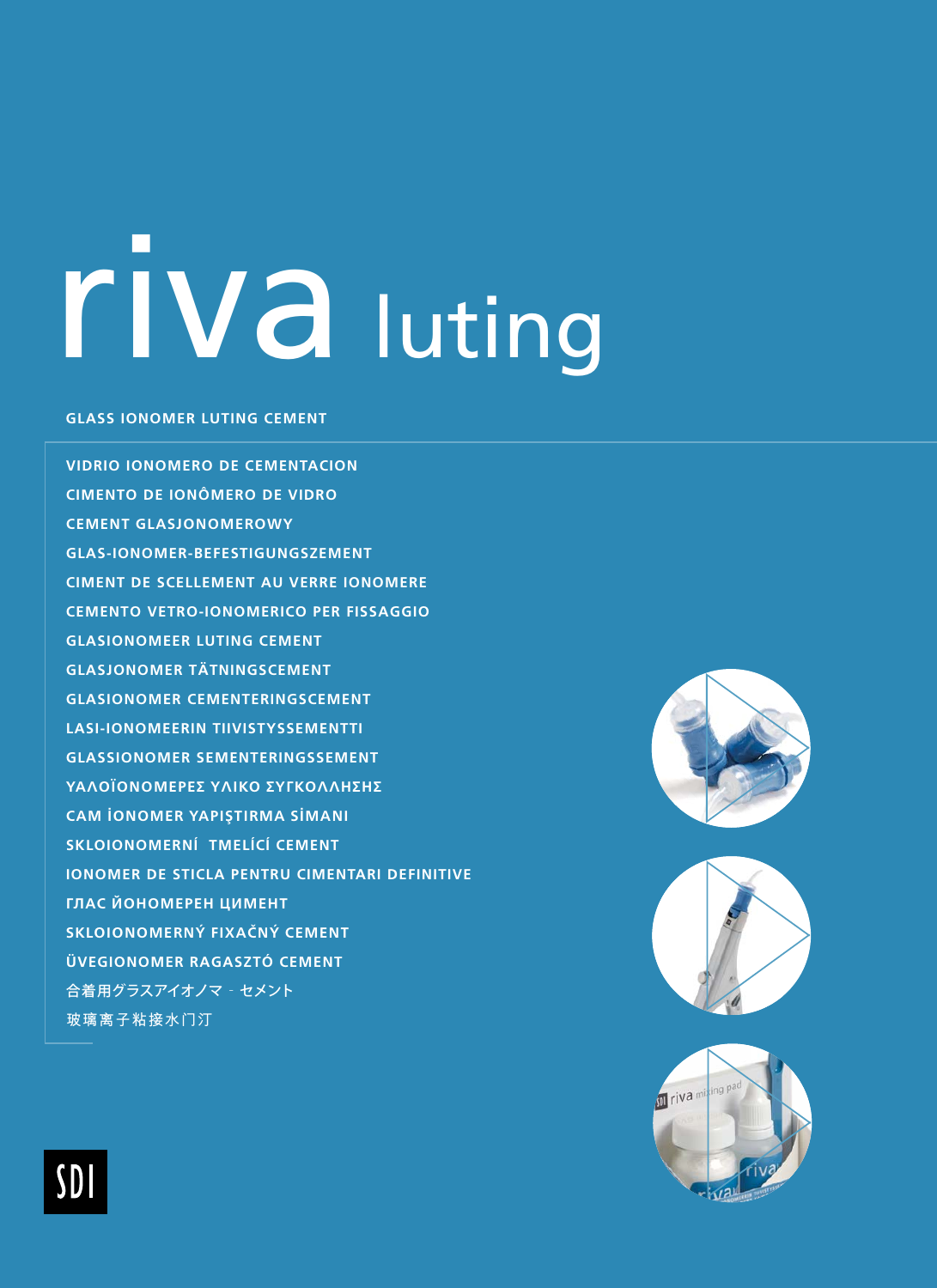### glass ionomer luting cement with fabulous fluoride release



Riva Luting is a conventional, self curing, glass ionomer luting cement designed for final cementation of metal based restorations. It chemically bonds to metal substrates and the tooth.

#### **Proprietary Winnglass filler technology**

Riva Luting utilises SDI's proprietary *ionglass*™ filler developed by our glass technologists. *ionglass*™ is a radiopaque, high ion releasing, reactive glass used in SDI's range of dental cements. Riva Luting releases substantially higher fluoride to assist with remineralisation of the natural dentition.

#### **High fluoride release**

Riva Luting's free movement of fluoride provides benefits to the tooth. Fluoride plays several significant roles in any caries prevention program. These include the formation of fluorapatite, which is more acid resistant than hydroxyapatite. Fluorapatite is very important for tooth remineralisation.



#### **Low solubility**

Riva Luting has low solubility in the oral environment. This increases the material's ability to resist disintegration and wear caused by oral acidity.

| water solubility (7 minutes after mixing)** |             |  |  |                      |  |
|---------------------------------------------|-------------|--|--|----------------------|--|
|                                             | Riva Luting |  |  | 1.37                 |  |
| Fuji I*                                     |             |  |  | 1.70                 |  |
|                                             | Ketac-Cem*  |  |  | 4.33                 |  |
|                                             |             |  |  | 5 mg/cm <sup>2</sup> |  |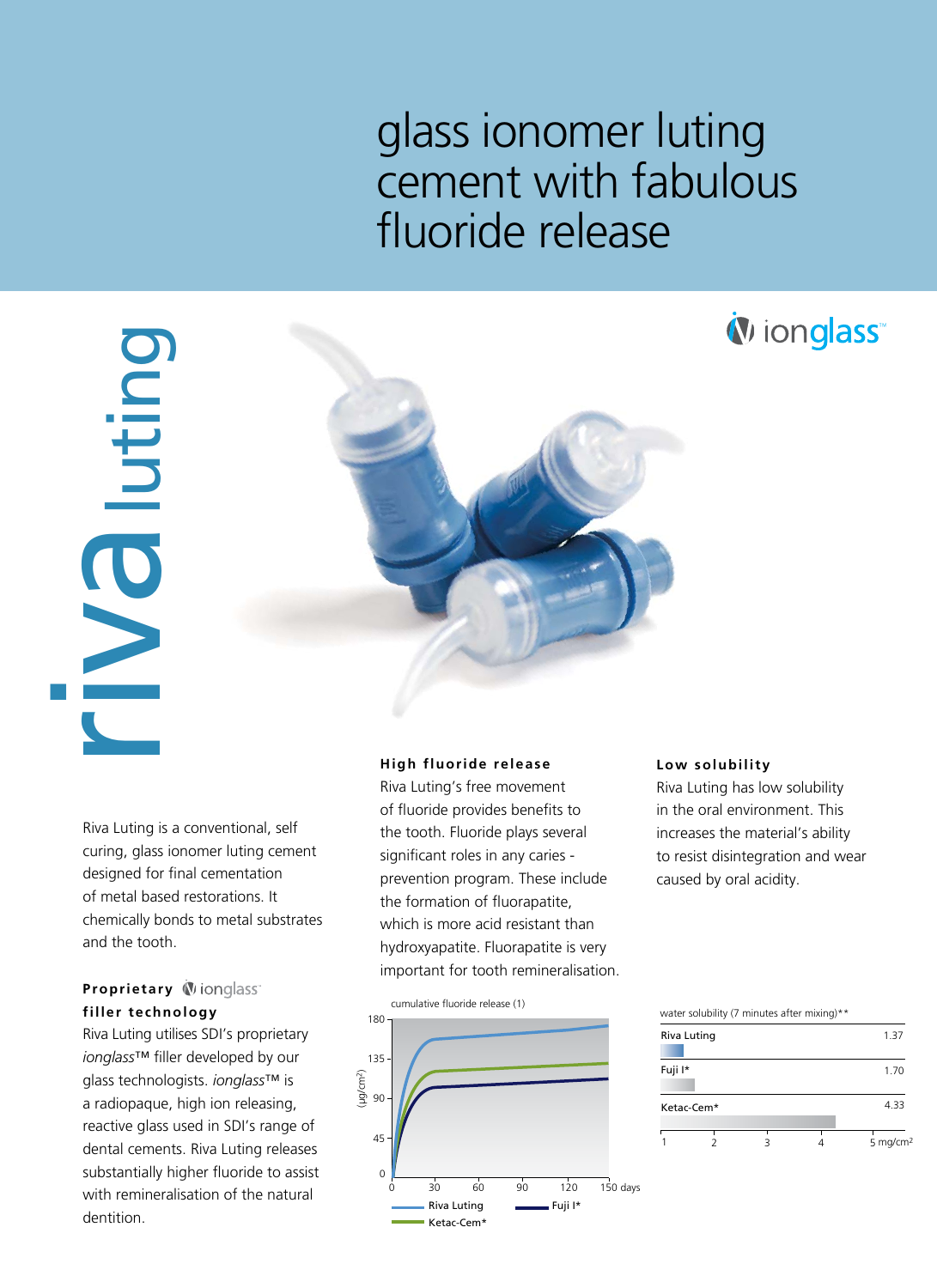for cementation of crowns.





Ensure the internal surface of the restoration **2** to be seated is cleaned, dried and prepared according to manufacturer's instructions.



**3** Activate the capsule and **immediately** mix in an amalgamator. **Important: Do not click with applicator before you mix.**



**Immediately** place into capsule applicator **4** and click trigger until paste is seen through clear nozzle.



Gently extrude approximately 1mm of **5** cement onto the bonding surface.



**6** Seat restoration within 30 seconds.



Remove excess cement at the first formation of the gel stage. (approx. 2 min from start of mixing) **7**



Maintain isolation until set is verified.(approx. 4 minutes, 35 seconds from start of mixing). **8**



#### **Proven antimicrobial effect**

Compared to other materials such as fluoride releasing resin cements, Riva Luting has proven antimicrobial activity against three cariogenic bacteria: Streptococcus mutans, Streptococcus sobrinus and Lactobacillus<sup>(2)</sup>.

#### **Setting times**

There will be minimal loss of working time when using Riva Luting. With adequate working time and a quick setting property, Riva Luting will shorten chair time and ensures early resistance.



#### **High flexural strength**

High flexural strength enhances longevity of a glass ionomer luting cement by withstanding mastication forces. Riva Luting's high flexural strength increases its durability in the oral environment and long term ability to retain indirect restorations.

#### flexural strength (MPa) (3)

| Riva Luting | 20.1       |    |    |    |        |
|-------------|------------|----|----|----|--------|
| Fuji I*     |            |    |    |    | 14.0   |
|             | Ketac-Cem* |    |    |    | 11.0   |
| C           |            | 10 | 15 | 20 | 25 MPa |



Photos courtesy of Dr Shuichi Tsubura D.D.S, Tochigi, Japan

#### **Very low film thickness**

Riva Luting quickly flows into the preparation. A low film thickness allows the seating of tight fitting indirect restorations.

| film thickness** |    |    |          |
|------------------|----|----|----------|
| Riva Luting      |    |    | 17       |
|                  |    |    |          |
| Fuji I*          |    |    | 21       |
|                  |    |    |          |
| Ketac-Cem*       |    |    | 15       |
|                  |    |    |          |
|                  | 10 | 20 | 30<br>um |

#### **One simple colour**

Riva Luting is available in a universal light yellow shade.

#### **Indications**

- Cementation of metal or porcelain fused to metal inlays, onlays and crowns
- Cementation of stainless steel crowns
- Cementation of posts and screws
- Attachment of metal orthodontic bands
- Lining